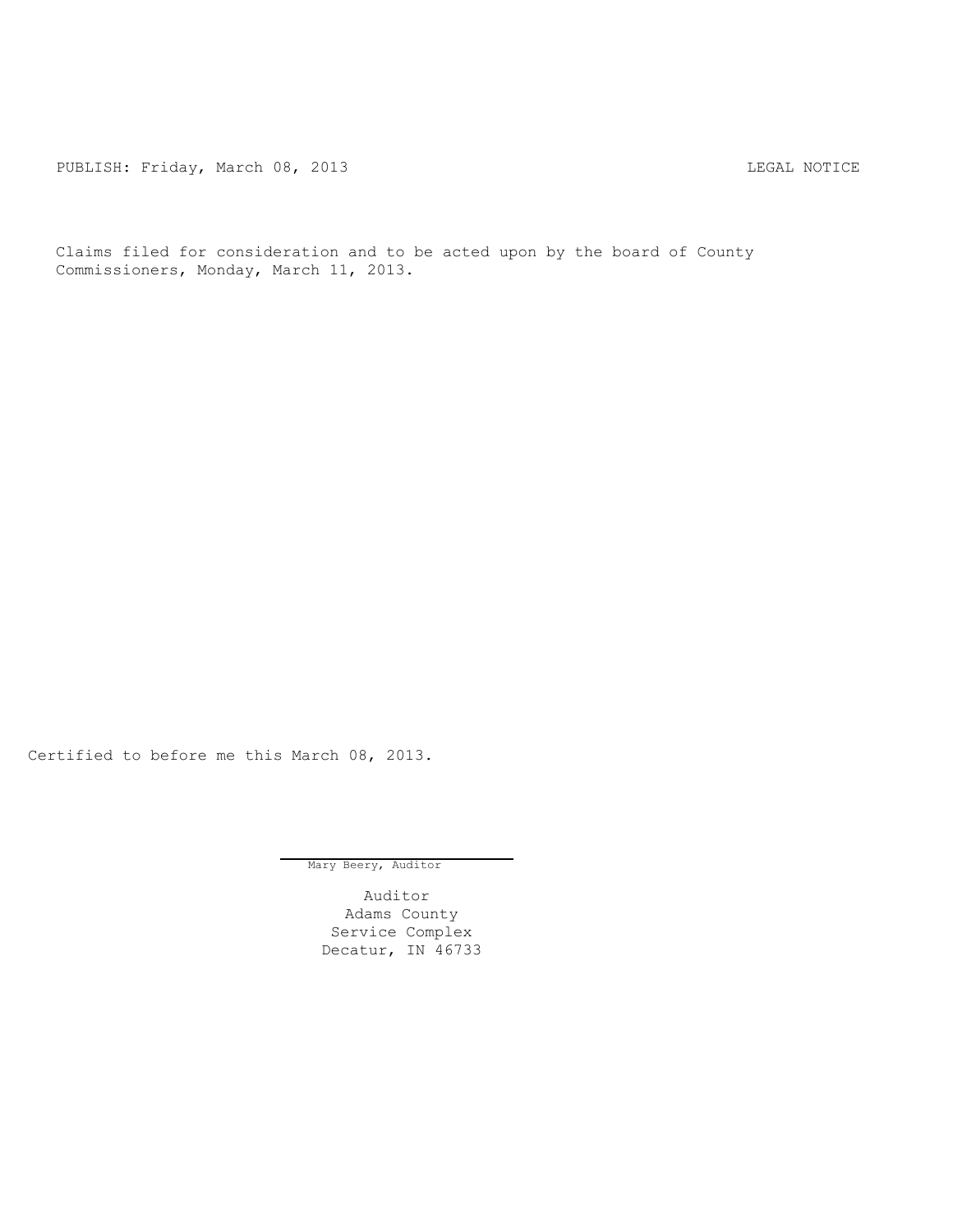

## **Claims Docket for Newspaper Adams County, Indiana**

## For Period: **2/12/2013** to **2/25/2013**

Date Claims to be Paid: **3/11/2013**

*313 W. Jefferson St. Decatur, IN 46733 (219) 724-2600*

| <b>Vendor</b>                     | <b>Amount</b> | <b>Vendor</b>                            | <b>Amount</b> |
|-----------------------------------|---------------|------------------------------------------|---------------|
| Adams County Council On A         | 4,000.00      | Adams Memorial Hospital                  | 40,089.19     |
| Indiana Michigan Power            | 590.27        | Arnold Lumber Co., Inc.                  | 67.44         |
| Berne Hardware Company            | 8.85          | <b>BSN</b> Sports Inc                    | 345.21        |
| Chet's Pest Control               | 120.00        | Cintas Location #338                     | 52.44         |
| City Of Decatur                   | 1,757.33      | Clarke Mosquito Control P                | 7,999.20      |
| Decatur True Value                | 319.46        | Complete Printing Service                | 714.80        |
| Computer Systems, Inc.            | 6,075.00      | David L. Sommer                          | 100.00        |
| Decatur Daily Democrat            | 161.45        | MAXIMUS Consulting Services, Inc.        | 4,800.00      |
| Douglas L. Bauman                 | 221.59        | Kiess, Duane A.                          | 100.00        |
| Gordon Food Service               | 2,189.24      | Hall Signs                               | 463.93        |
| Hilty Engine Service              | 265.43        | K-Mart                                   | 334.94        |
| Kiess Electric                    | 54.27         | Mark S. Gresla, MD                       | 420.25        |
| Mind's Eye Graphics               | 740.70        | Monroe Trophy                            | 14.00         |
| Moser Motor Sales, Inc.           | 65.00         | Nipsco                                   | 7,363.86      |
| Portland Motor Parts, Inc.        | 476.35        | Quill Corporation                        | 759.93        |
| Bollenbacher, Rodney G.           | 50.00         | Smitley, Ronnie L.                       | 100.00        |
| Roto-Rooter                       | 200.00        | <b>Shell Fleet Plus</b>                  | 71.02         |
| Sport Form                        | 90.00         | <b>Summit Radiology</b>                  | 72.44         |
| Print Shop                        | 454.16        | Top Supply Company                       | 57.60         |
| <b>Ulman's Carpet Cleaners</b>    | 480.00        | Wal-Mart / GEMB                          | 148.48        |
| Witham Toxicology Laboratory      | 40.00         | Zwick And Jahn Funeral Ho                | 200.00        |
| Chris Faulkner                    | 4,000.00      | Christopher E. Harvey                    | 105.60        |
| Burry, Herman, Miller, Brown      | 131.61        | Swiss City Veterinary                    | 165.00        |
| Mary Baker                        | 86.90         | Angie White                              | 66.44         |
| Chris Krull                       | 118.25        | Jay County REMC                          | 157.70        |
| Myers Floor Covering & Furniture  | 3,036.36      | <b>Bluhm And Reber</b>                   | 115.00        |
| Bank Of Geneva                    | 9.00          | <b>B</b> Secure Alarm Systems            | 136.50        |
| Karrel Adams                      | 74.63         | Bixler Insurance, Inc.                   | 156.00        |
| Mary Beery                        | 161.10        | Tri County Excavating                    | 6,859.00      |
| Don Myers Plumbing                | 6,480.00      | Boyce Forms - Systems                    | 125.42        |
| Tony Mellencamp                   | 312.63        | Jackson Oil & Solvents, I                | 1,556.30      |
| Bob's Locksmith Shop              | 605.00        | Deborah S. Stimpson                      | 75.26         |
| Chad W. Sprunger                  | 938.49        | Zurcher's Best-One Tire & Auto Care, Inc | 286.01        |
| Tom Magnan/Special Needs          | 505.88        | Matthew Bender                           | 84.89         |
| Bob Barker Company, Inc.          | 375.97        | Kristina Nichols                         | 83.24         |
| Indiana Dept. Of Workforc         | 626.00        | Benicomp, Inc.                           | 177,818.00    |
| Harvest Land Co-op                | 165.03        | Wal-Mart                                 | 43.14         |
| Adams County Truck Repair         | 998.12        | Treasurer, State of Indiana              | 1,571.00      |
| <b>Fastenal Company</b>           | 144.00        | Thomas R Krueckeberg                     | 167.45        |
| Adams County Sheriff's Department | 4.00          | <b>ERS Wireless Communications</b>       | 2,013.30      |
| 101 Auto Collision                | 757.41        | Harris Computer Systems                  | 100.00        |
| McKesson Medical - Surgical       | 116.80        | <b>Uricks Trucking</b>                   | 572.00        |
| Joseph M. Johnson, III            | 233.52        | Kevin Burkhalter                         | 50.00         |
| Alpine Falls, Inc.                | 18.99         | Five Alarm Fire & Safety Equipment       | 260.81        |
| Deborah A. Schantz                | 100.30        | Indiana Vital Records Association        | 25.00         |
| Patricia Caress McMath            | 1,409.28      | Verizon Wireless                         | 2,559.32      |
| <b>Stationair's Express</b>       | 803.28        | SunGard Public Secctor                   | 5,069.95      |
| Landon Patterson                  | 3,608.80      | Schwartz Blacksmith, LLC                 | 71.72         |